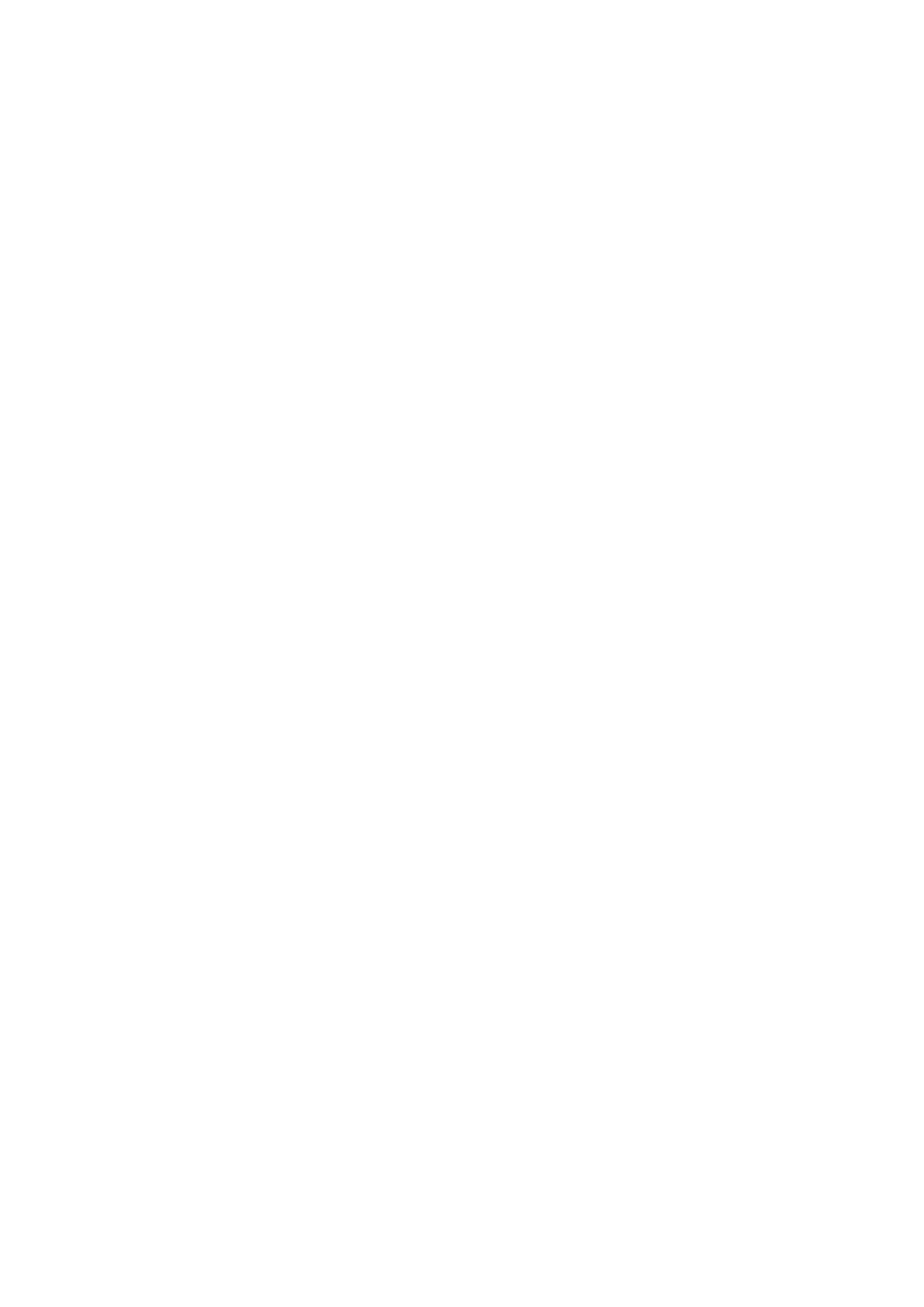# **Contents**

| Section     |                                      | Page         |
|-------------|--------------------------------------|--------------|
| 1           | <b>Introduction</b>                  | 1            |
| $\mathbf 2$ | <b>Reference System</b>              | $\mathbf 2$  |
|             | <b>Modulation and Channel Coding</b> | $\mathbf{2}$ |
|             | Source Coding of Video Signals       | 4            |
|             | Source Coding of Audio Signals       | 6            |
|             | <b>Multiplexing Of Signals</b>       | 6            |
|             | Data Coding                          | 8            |
|             | Subtitling                           | 9            |
|             | <b>Closed Signing</b>                | 9            |
|             | Scrambling                           | 9            |
| 3           | <b>Terms and Definitions</b>         | 10           |
| 4           | <b>References</b>                    | 11           |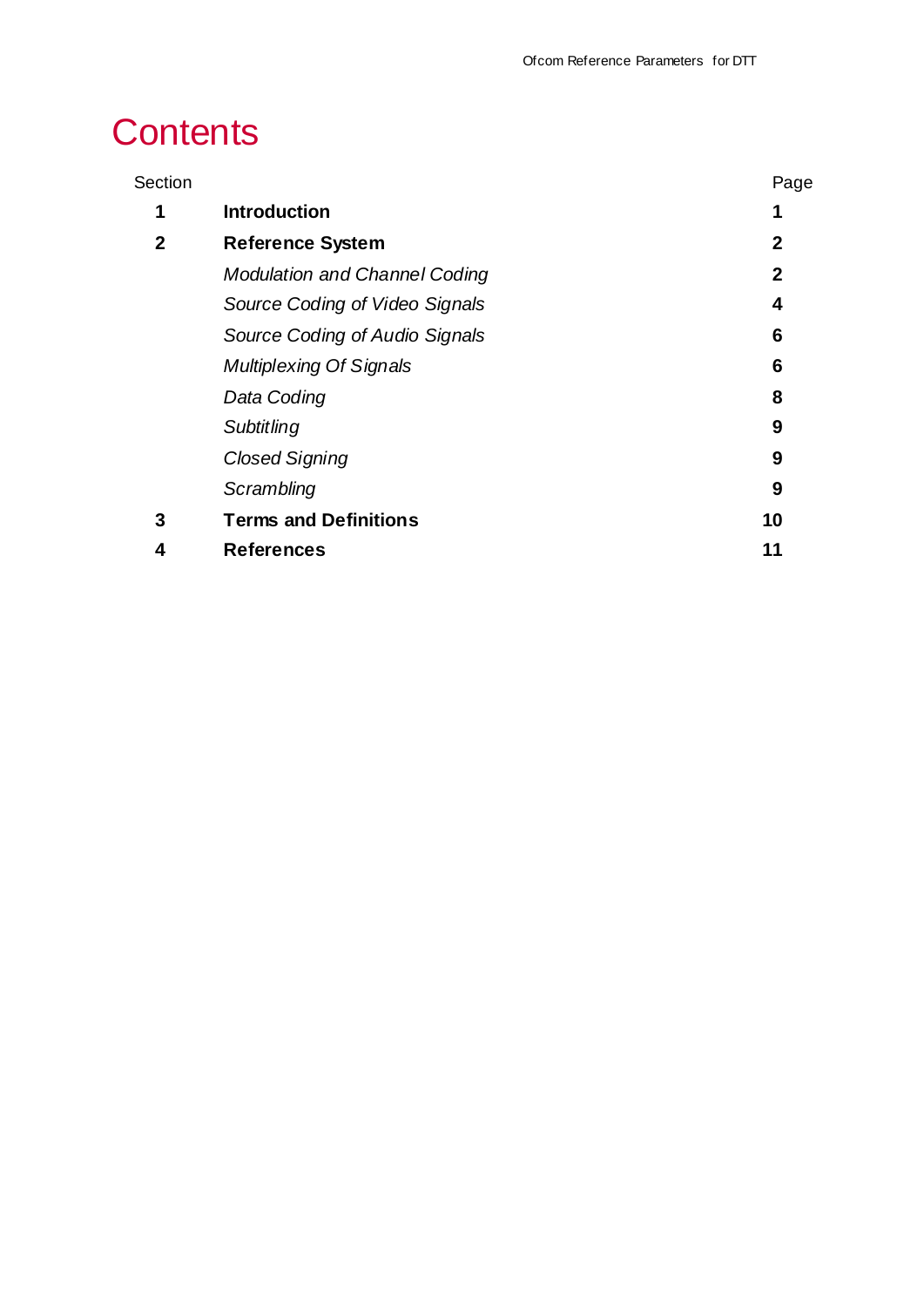# <span id="page-3-0"></span>**Introduction**

- 1.1 This document describes the currently applicable transmission standards used by all licensees providing a service under an Ofcom Multiplex Service Licence, as referred to by the Ofcom Television Technical Performance Code[1](#page-12-1). It describes a reference system for digital terrestrial television multiplex transmissions and specifies the minimum necessary parameters to ensure that receivers can demodulate and decode all services.
- 1.2 The 1996 Broadcasting Act required the Independent Television Commission (ITC) to have regard to certain matters in awarding a multiplex licence, including proposals by applicants for promoting equipment capable of receiving all the multiplex services available in a given area. In its Invitation To Apply, the ITC required that such proposals be made. In order to maintain the ability to receive all the multiplex services, it was necessary to specify certain technical requirements covering common methods of delivering video, audio, text and data applications, together with an explanation of the constraints imposed by the Broadcasting Act on data capacity use in digital terrestrial services. These particular requirements were previously contained in the draft 'ITC Rules of Operation on the use of the DVB-T Specification'[2](#page-12-2). They were subsequently updated in September 2002 and incorporated in the former ITC Community Digital Standard[3](#page-12-3).
- 1.3 This document also contains parameter sets for UK digital terrestrial television services which are not provided under an Ofcom Multiplex Service Licence, but which are required by to observe the 'Reference Parameters' by their Wireless Telegraphy Act licences.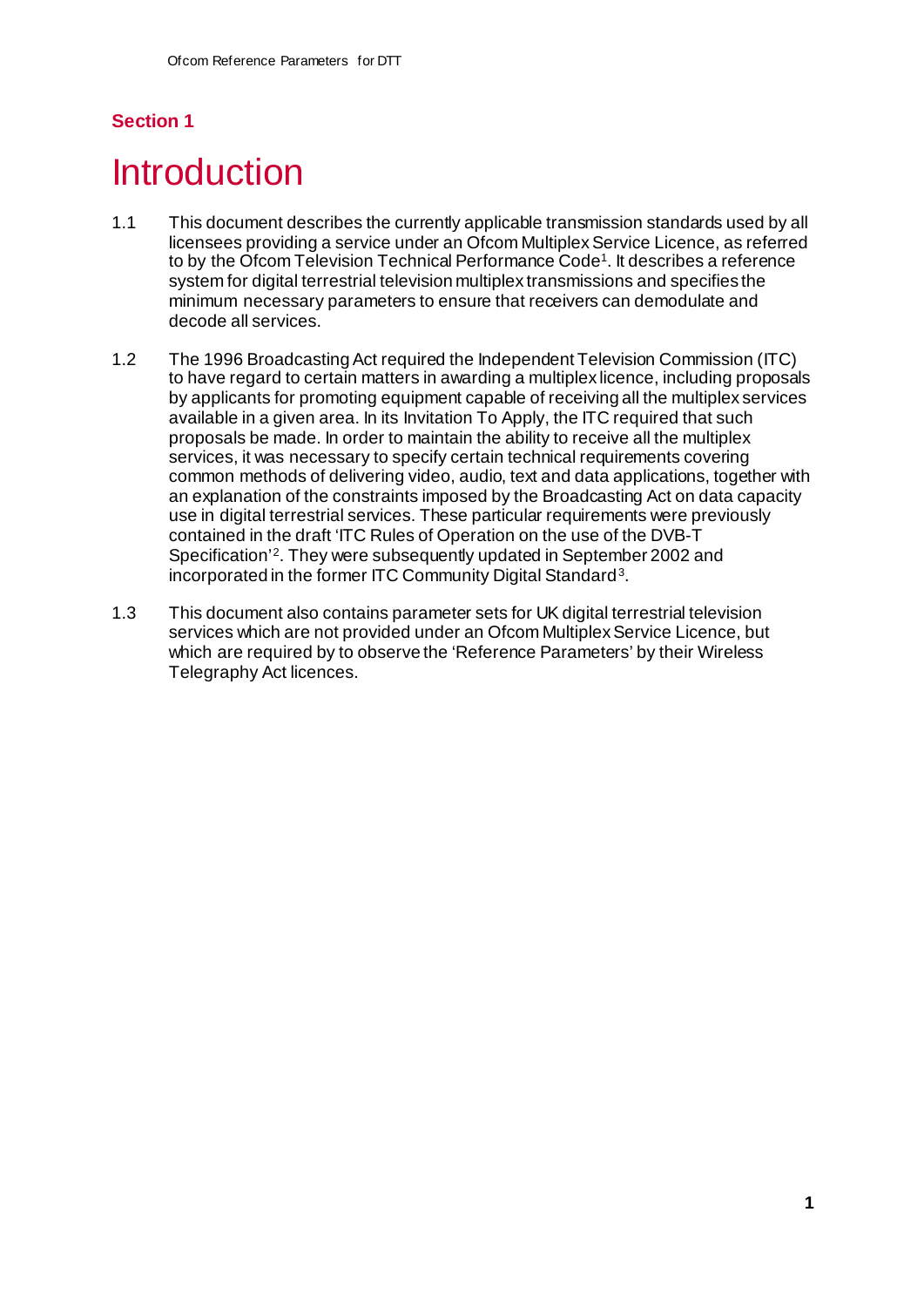# <span id="page-4-0"></span>**Reference System**

Where a feature is mandatory the word "shall" is used. All other features and recommendations are optional but where used shall conform to the provisions of the relevant ETSI standard or associated guideline.

#### <span id="page-4-1"></span>**Modulation and Channel Coding: DVB-T Multiplexes**

2.1 EN 300 744[4](#page-12-4) specifies the modulation and channel coding for DVB-T systems.

The frequency offset applied to the carriers on individual channels is 0, or +/-1/6 MHz (+/- approximately 167 kHz).

In order to maximise the commonality of digital terrestrial transmissions the sub-set of EN 300 744 as described in Option 1A shall be used by any Ofcom Multiplex Licensee carrying a Channel 3, Channel 4, or Channel 5 service in standard definition form.

The Local Television Service Multiplex Licensee (the multiplex service licensed by Ofcom under the Local Digital Television Programme Services Order 2012[5](#page-12-5)) shall adopt the sub-set of EN 300 744 described in Option 1C.

Other Ofcom Multiplex Licensees may alternatively adopt the sub-set of EN 300 744 as described in Option 1B.

Multiplex Licensees may adopt alternative sub-sets of the EN 300 744 standard at specified Emitting Points with the prior written consent of Ofcom. Should Ofcom consent to the use of alternative modulations modes on a permanent basis, additional sub-sets of EN 300 744 will be incorporated in future revisions of this document.

| <b>OFDM Parameter</b>                   | <b>Option 1A</b><br><b>Value</b> | <b>Option 1B</b><br><b>Value</b> | <b>Option 1C</b><br><b>Value</b> |
|-----------------------------------------|----------------------------------|----------------------------------|----------------------------------|
| Number of carriers                      | 6817                             | 6817                             | 6817                             |
| Modulation                              | 64 QAM                           | 64 QAM                           | <b>QPSK</b>                      |
| Outer Coding Rc                         | $\sqrt{2/3}$                     | 3/4                              | 3/4                              |
| Guard Interval ( $\Delta/T$ u)          | 1/32                             | 1/32                             | 1/32                             |
| Carrier spacing                         | $1.116$ kHz                      | 1.116 kHz                        | 1.116 kHz                        |
| Spacing between carriers<br>Kmax & Kmin | 7.61 MHz                         | 7.61 MHz                         | 7.61 MHz                         |

## Table 1: DVB-T OFDM Parameters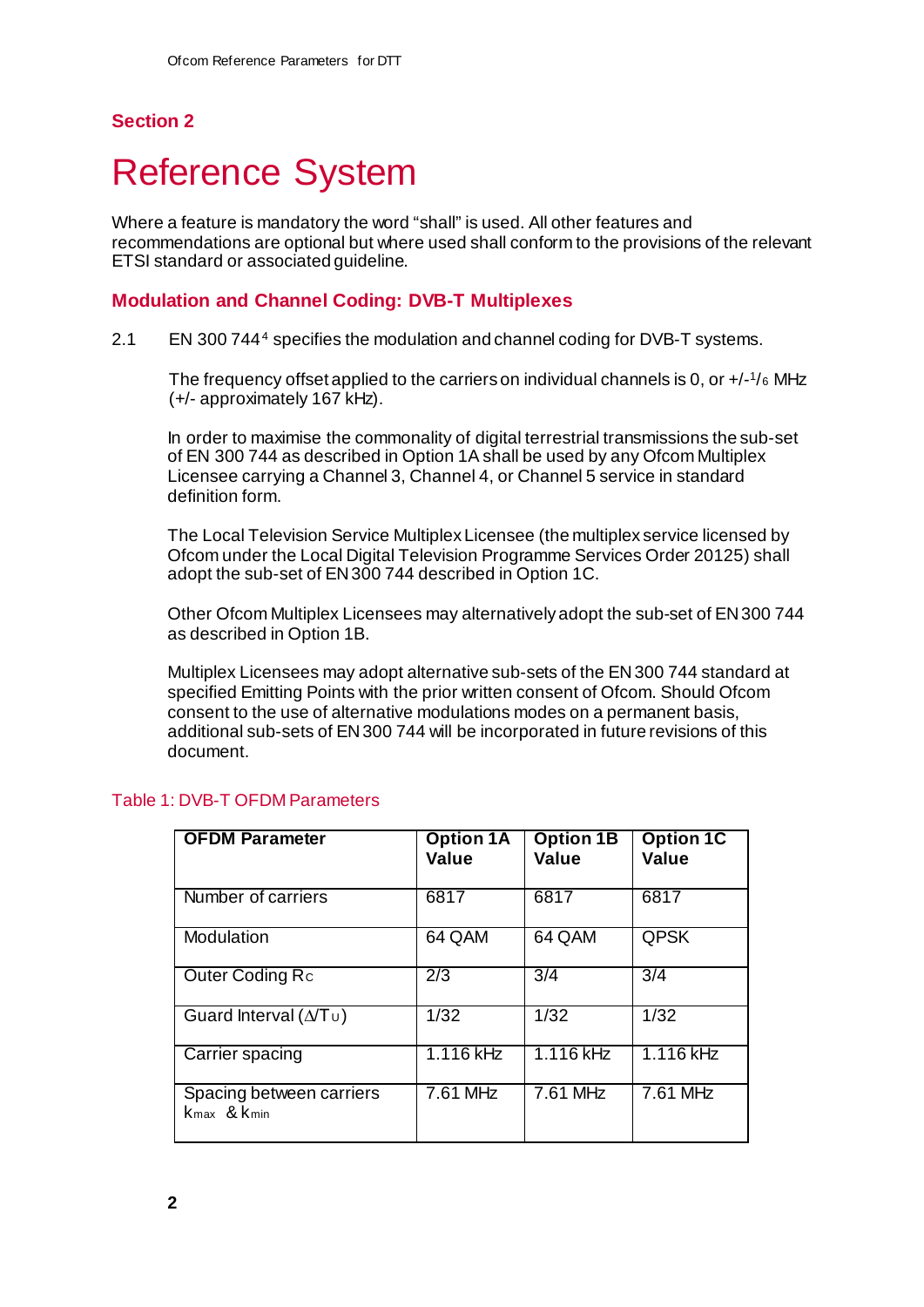### **Modulation and Channel Coding: DVB-T2 Multiplexes**

2.2 EN 302 755[6](#page-12-6) specifies the modulation and channel coding for DVB-T2 systems.

Multiplex Licensees authorised to use the DVB-T2 system shall adopt the subset of EN 302 755 standard described in Option 2A of Table 2.

Use of the extended bandwidth mode is optional.

The subset of EN 302 755 currently adopted by the Northern Ireland Multiplex (providing Republic of Ireland television services within Northern Ireland) is described in Option 2B on an informative basis only.

Multiplex Licensees who are authorised to use the DVB-T2 system may adopt alternative sub-sets of the EN 302 755 standard at specified Emitting Points with the prior written consent of Ofcom. Should Ofcom consent to the use of alternative modulation modes on a permanent basis, additional sub-sets of EN 302 755 will be incorporated in future revisions of this document.

#### Table 2: DVB-T2 OFDM Parameters

| <b>OFDM Parameter</b>                               | <b>Option 2A</b><br><b>Value</b> | Option 2B<br>Value |
|-----------------------------------------------------|----------------------------------|--------------------|
|                                                     |                                  | (Informative)      |
| Number of carriers:                                 |                                  |                    |
| Normal Mode                                         | 27265                            | 27265              |
| <b>Extended bandwidth</b><br>mode                   | 27841                            | n/a                |
| Modulation                                          | 256 QAM                          | QPSK               |
| Outer Coding Rc                                     | 2/3                              | 2/3                |
| Guard Interval ( $\Delta T_U$ )                     | 1/128                            | 1/128              |
| Carrier spacing                                     | $279$ Hz                         | $279$ Hz           |
| Spacing between carriers<br>$(k_{max}$ & $k_{min})$ |                                  |                    |
| Normal mode                                         | 7.61 MHz                         | 7.61 MHz           |
| Extended bandwidth<br>mode                          | 7.77 MHz                         | n/a                |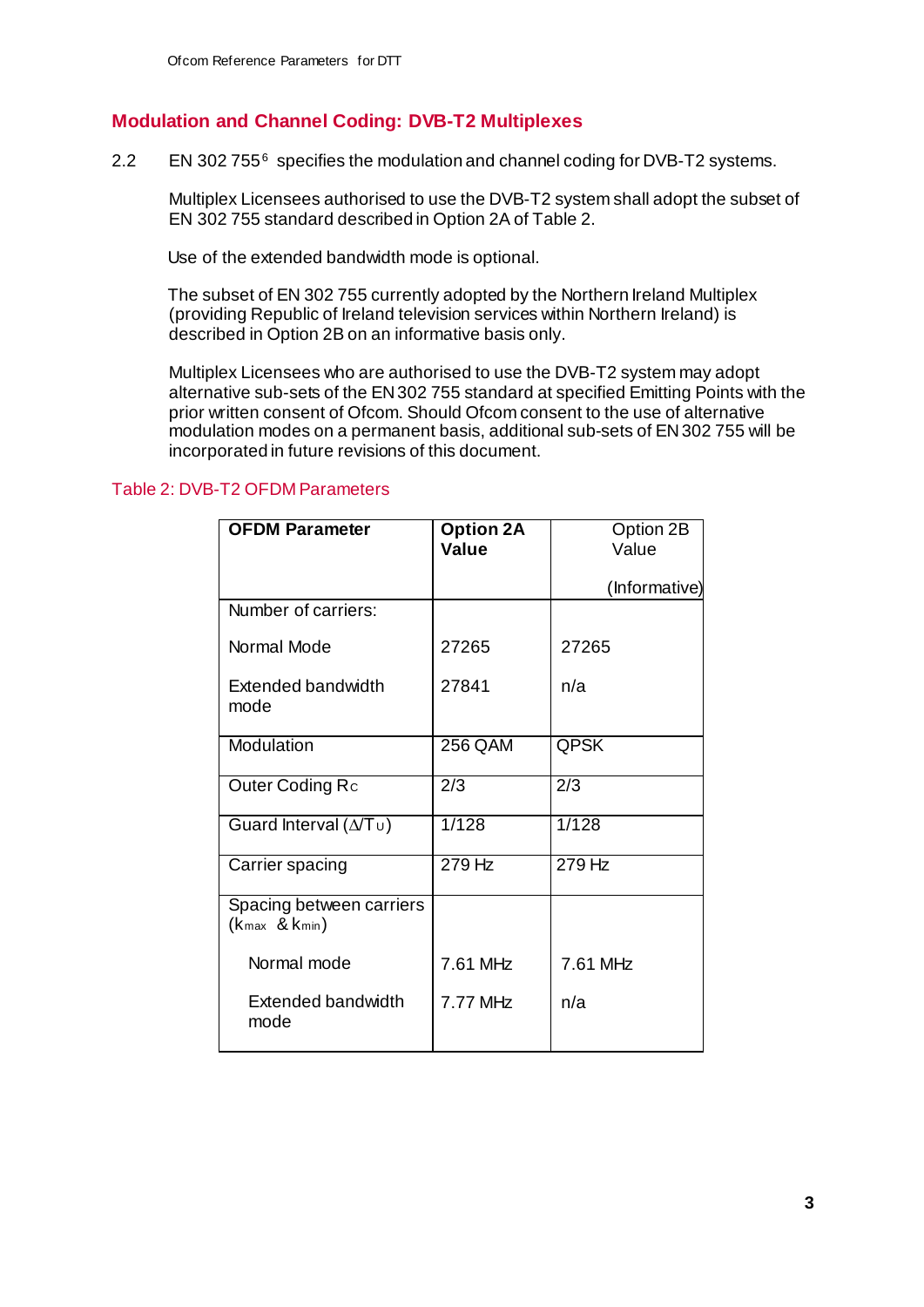# <span id="page-6-0"></span>**Source Coding of Video Signals**

2.3 Video encoding conforms to ISO/IEC 13818-2<sup>[7](#page-12-7)</sup> and observes the implementation guidelines contained in TS 101 154[8](#page-12-8). Table 3 shows the configuration for all digital programme services and Qualifying Services carried on the multiplex:

#### Table 3: Video Parameters

| <b>Parameter</b>    | <b>Value</b> |
|---------------------|--------------|
| MPEG-2 Profile      | Main         |
| MPEG-2 Level        | Main         |
| <b>Frame Rate</b>   | 25Hz         |
| <b>Aspect Ratio</b> | 4:3 or 16:9  |

It is recommended that appropriate Active Format Description (AFD) be included in the user data of the video elementary stream. Commonly referred to as having an AFD value in the range 0-7, this should be taken from AFD 0-3 or 5-7 as shown in Table 4. The table lists the corresponding values of active\_format in TS 101 154 that should be included.

#### Table 4: Values of active\_format

| <b>AFD</b>     | active format | Aspect ratio of the "area of interest"       |
|----------------|---------------|----------------------------------------------|
| $\overline{0}$ | 1000          | Active region is the same as the coded frame |
|                | 1001          | $4:3$ (centre)                               |
| 2              | 1010          | 16:9 (centre)                                |
| $\overline{3}$ | 1011          | 14:9 (centre)                                |
| 4              | 1100          | Reserved for future use                      |
| 5              | 1101          | 4:3 (with shoot and protect 14:9 centre)     |
| $\overline{6}$ | 1110          | 16:9 (with shoot and protect 14:9 centre)    |
| $\overline{7}$ | 1111          | 16:9 (with shoot and protect 4:3 centre)     |

# **Advanced Video Coding (AVC)**

2.4 Where the prior written consent of Ofcom has been obtained, advanced video encoding may be employed that conforms to ISO/IEC 14496-10[9](#page-12-9) and observes the implementation guidelines contained in TS 101 154. Table 5 shows the configuration for standard definition digital programme services or Qualifying Services carried on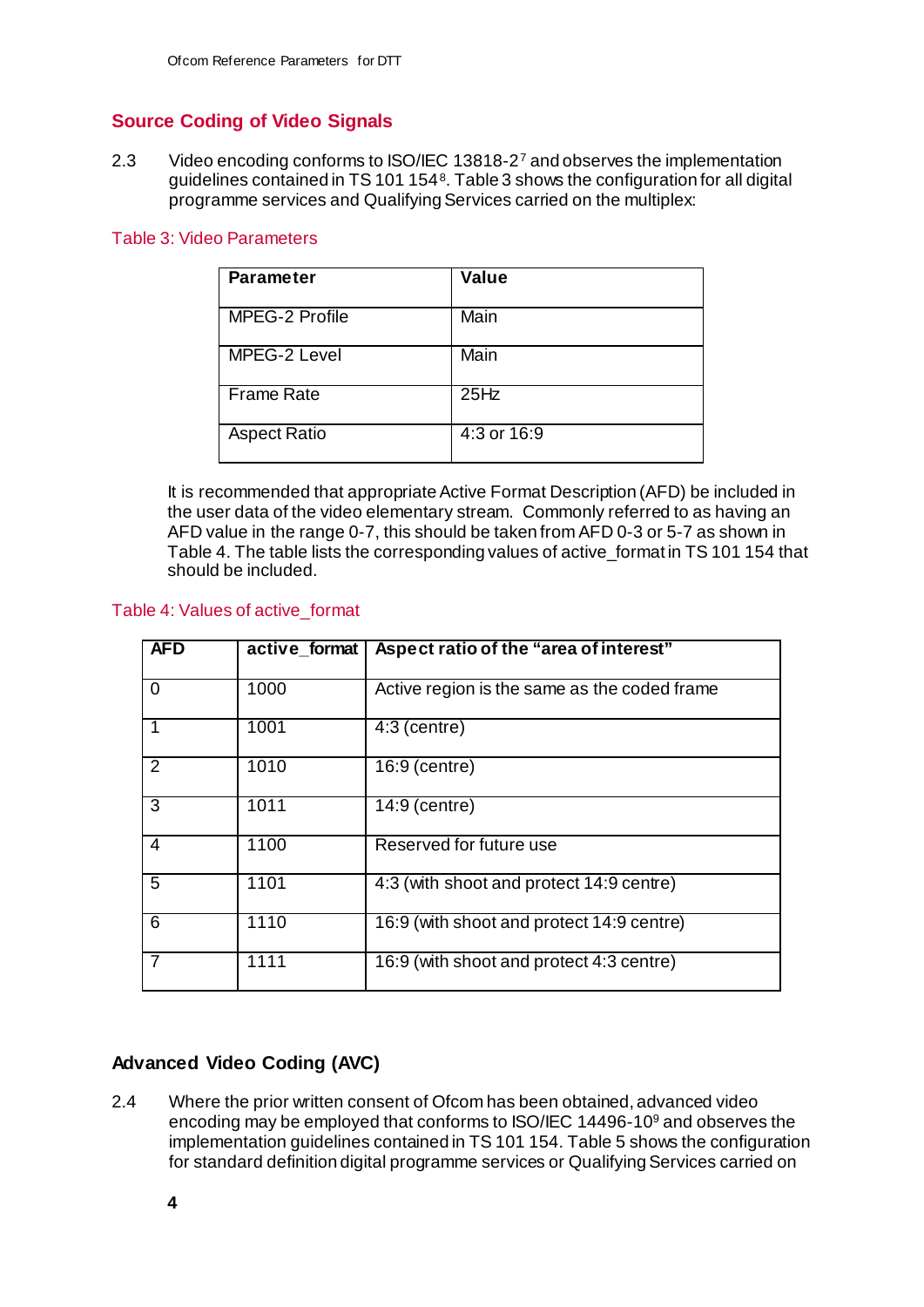the multiplex and Table 6 shows the configuration for high definition digital programme services or Qualifying Services carried on the multiplex:

#### Table 5: Video parameters for standard definition services

| Parameter           | <b>Value</b> |
|---------------------|--------------|
| <b>AVC Profile</b>  | Main         |
| <b>AVC Level</b>    | 3            |
| Frame Rate          | 25 or 50Hz   |
| <b>Aspect Ratio</b> | 4:3 or 16:9  |

#### Table 6: Video parameters for high definition services

| <b>Parameter</b>    | <b>Value</b> |
|---------------------|--------------|
| <b>AVC Profile</b>  | High         |
| <b>AVC Level</b>    | 4.0          |
| <b>Frame Rate</b>   | 25Hz or 50Hz |
| <b>Aspect Ratio</b> | 16:9         |

Alternative video coding standards may be employed at specified Emitting Points with the prior written consent of Ofcom. Should Ofcom consent to the use of alternative encoding standards on a permanent basis, such standards will be incorporated in future revisions of this document.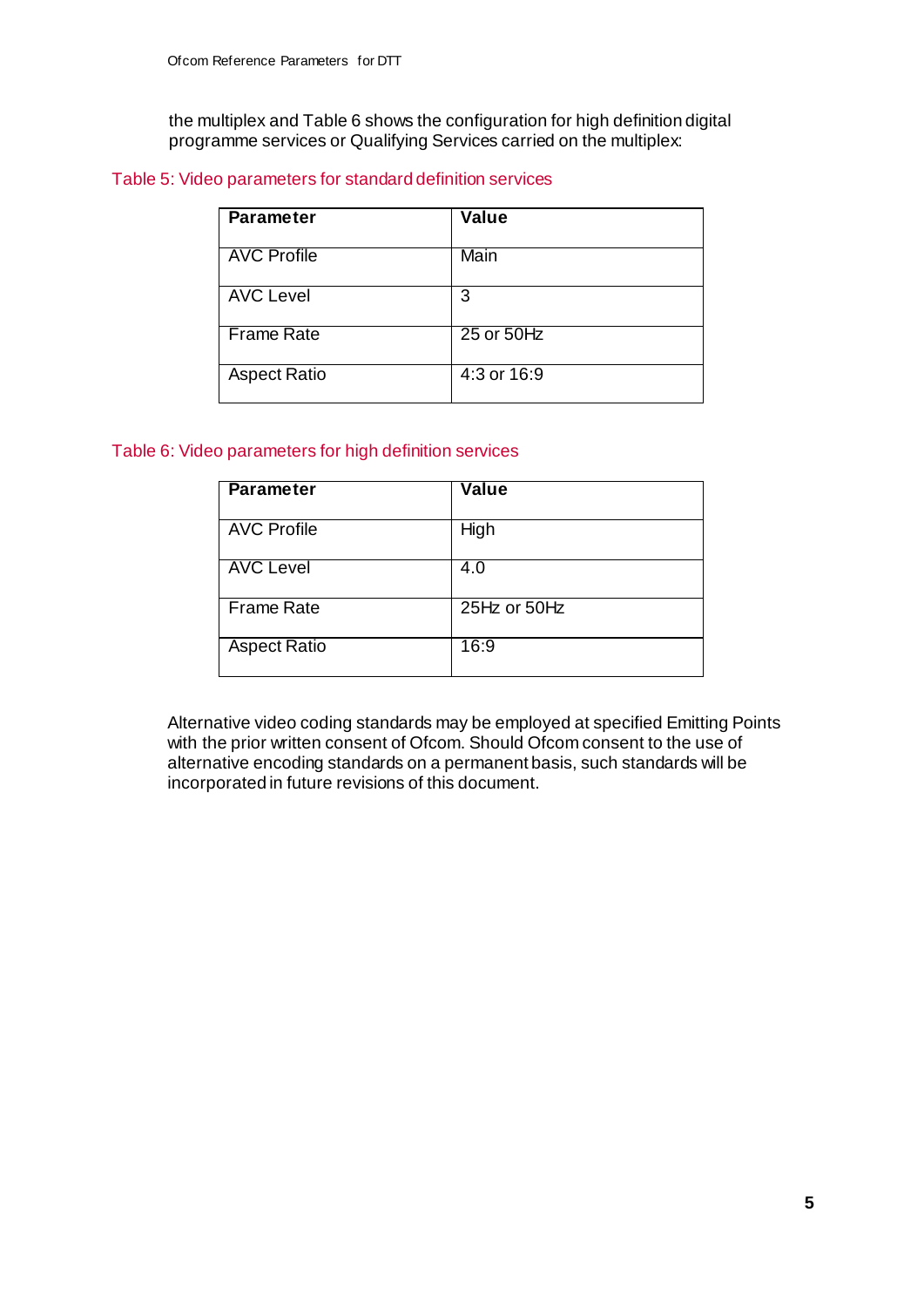## **Source Coding of Audio Signals**

<span id="page-8-0"></span>2.5 Audio encoding conforms to ISO/IEC 13818-3[10](#page-12-10) and observes the Implementation Guidelines contained in TS 101 1548.

*Additional audio channels, such as Audio Description or foreign language services,*  within the programme channel may be included in conformance with the general *requirements outlined in TS 101 154.*

## **Alternative Audio Encoding**

 $\mathsf{l}$ 

2.6 Where the prior written consent of Ofcom has been obtained, audio encoding may be employed that conforms to ISO/IEC 14496-3[11](#page-12-11) or TS 102 366[12](#page-12-12) and observes the Implementation Guidelines contained in TS 101 1548

## <span id="page-8-1"></span>**Multiplexing Of Signals**

2.7 The multiplexing of baseband signals conforms to ISO/IEC [13](#page-12-13)818-1<sup>13</sup> and observes the Implementation Guidelines contained in TS 101 1548.

In summary, all of the individual components of a service are combined into a single MPEG-2 compatible Transport Stream subject to the constraints outlined in the Implementation Guidelines on the use of MPEG-2 Systems in TS 101 154.

The Broadcasting Act 1996 requires that 90% of the multiplex capacity must be available for the transmission of digital programme services. Further information on Ofcom's interpretation of how the statutory limits apply to the constituent parts of a multiplex is available in Ofcom's Guidance on Data Limits on Digital Terrestrial Television Multiplexes<sup>[14](#page-12-14)</sup>.

#### **Program Specific Information**

2.7.1 Transport Streams provide the tables and descriptors of Program Specific Information (PSI) as required by ISO/IEC 13818-113, TS 101 1548, EN 300 468<sup>[15](#page-12-15)</sup> and TR 101 211<sup>[16](#page-12-16)</sup>. These and any additional items are used in the manner required by these specifications and guidelines.

> In summary each Transport Stream carries the following PSI tables: PAT, PMT and NIT. Transport Streams carrying scrambled services also carry a CAT.

> The PIDs of all of the transport stream packets relating to the transmission of licensed services intended for General Reception in each Transport Stream are one of the PIDs defined by ISO/IEC 13818-1 or EN 300 468 and are listed in the CAT, PAT or PMT as described above.

#### **Service Information**

2.7.2 All Transport Streams provide tables and descriptors of Service Information (SI) required by EN 300 468<sup>15</sup> and TR 101 211<sup>16</sup> and the additional features listed below.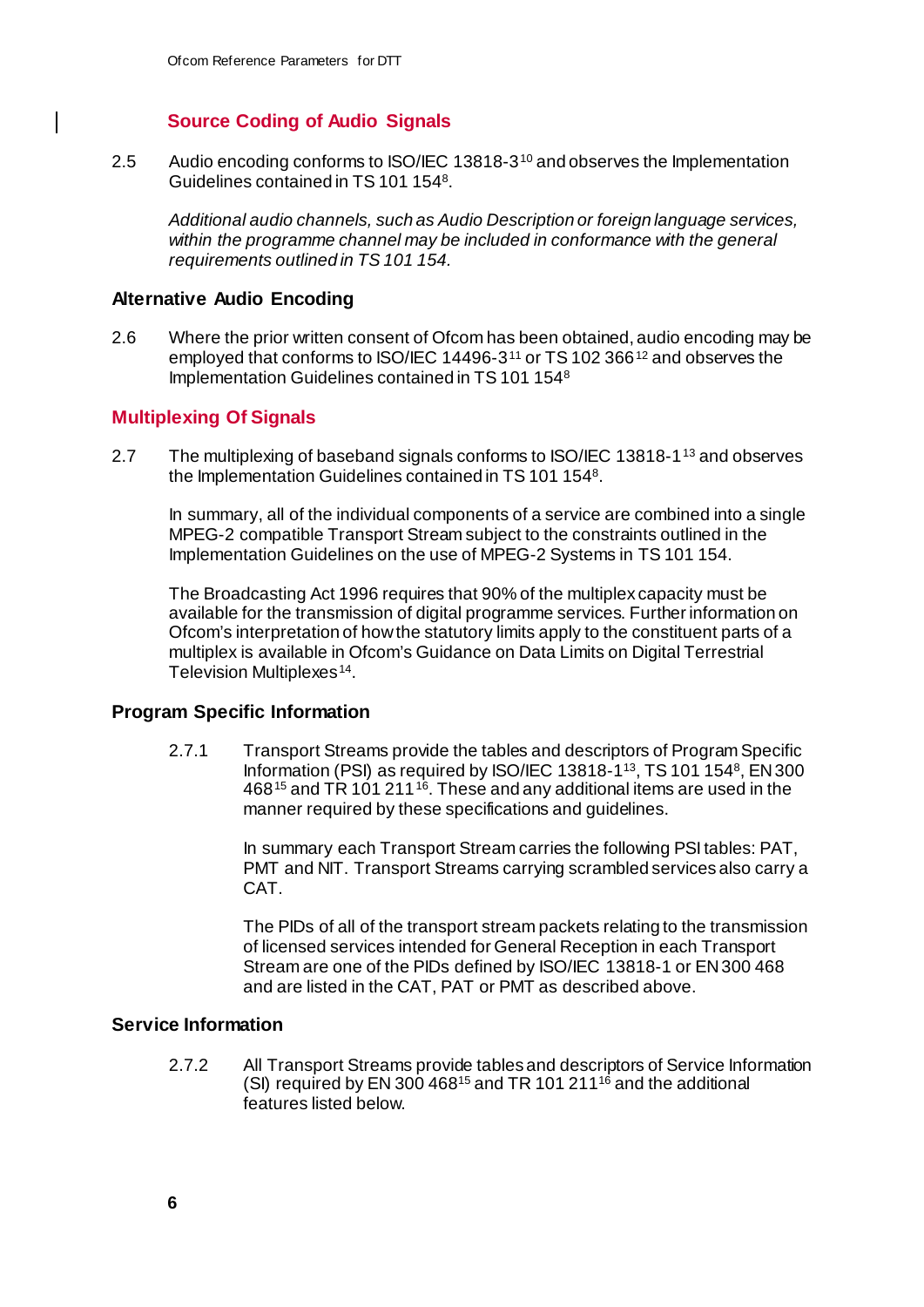## Network Information Table (NIT)

2.7.2.1 Each Transport Stream carries, where reasonably practicable, NITs describing ALL the Transport Streams originating from a specific Emitting Point carrying services licensed for delivery in the UK regardless of whether they are part of the same Network. A terrestrial\_delivery\_descriptor is provided for each Transport Stream described.

## Service Description Table (SDT)

2.7.2.2 Each Transport Stream carries, where reasonably practicable, SDTs describing the services in ALL the Transport Streams originating from a specific Emitting Point carrying services licensed for delivery in the UK regardless of whether they are part of the same Network.

> A service descriptor is provided for each service described. All of the service descriptors carried in each SDT carry Meaningful names in respect of which are intended for identification by and display to viewers.

#### Event Information Table (EIT)

2.7.2.3 Each Transport Stream carries EIT present and following information for all events carried on the actual and ALL other transport streams originating from a specific Emitting Point. This does not apply to those services which do not normally make use of a schedule, for example music only services. Each EIT carries a short event name with a Meaningful name.

> It is recommended that the maximum length of each name should not exceed 40 characters in length.

> It is recommended that the transition between the present and following event should normally be accurate within 10 seconds of the event transition in the Digital Television Service.

## Time Offset Table (TOT)

2.7.2.4 Each Transport Stream carries TOTs with a time offset descriptor for at least the United Kingdom (country code "GBR"). The values of "current time offset" and "next time offset" reflect the legal requirement in the UK at the time of broadcast.

#### Time and Date Table (TDT)

2.7.2.5 Each Transport Stream carries a Time and Date Table.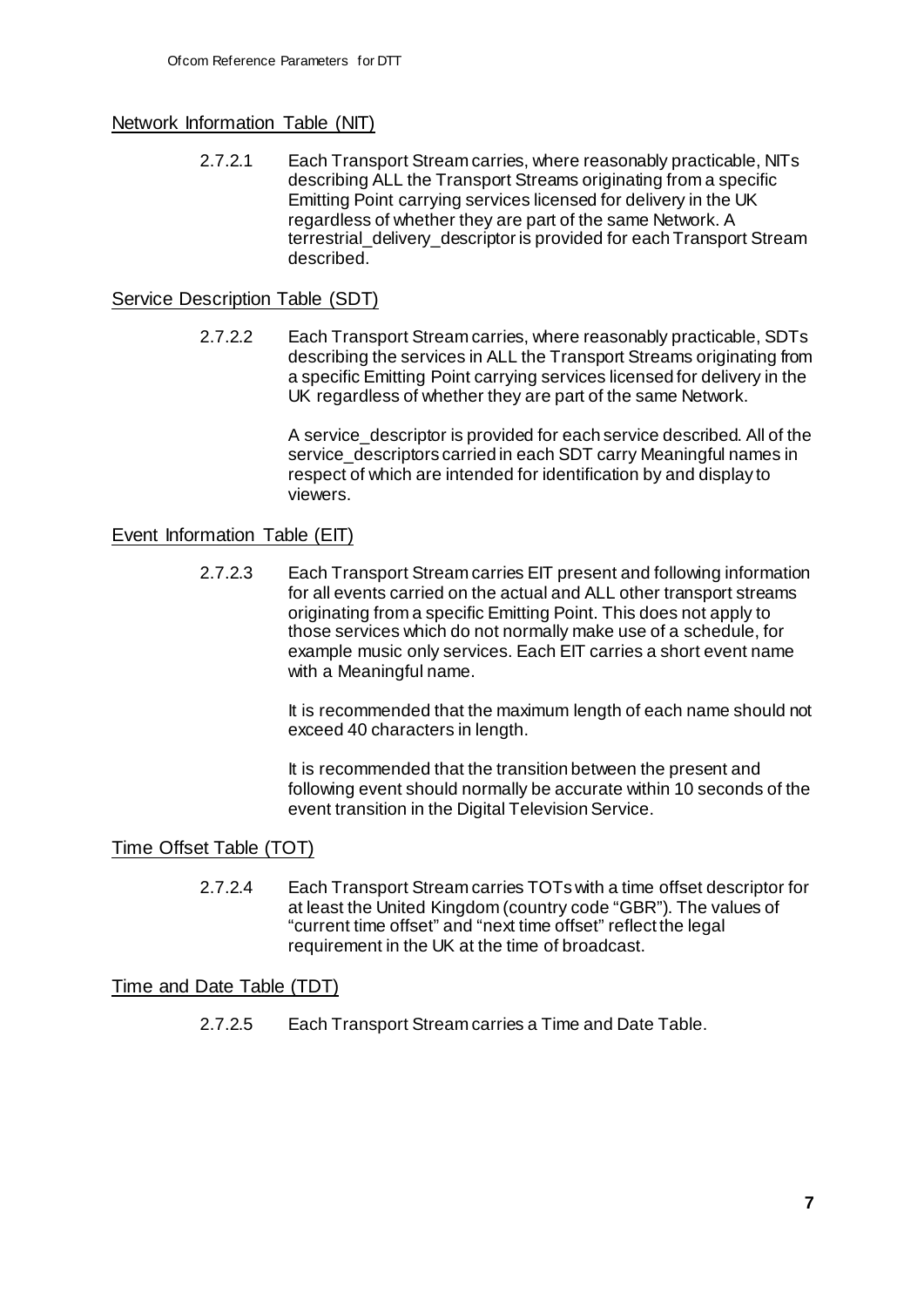## **Allocation of SI codes**

#### 2.7.3 SI codes are detailed in Table 7.

### Table 7: SI Codes

| <b>SI Code</b>         | <b>Status</b>                                                                                                                                                                                                                                        |
|------------------------|------------------------------------------------------------------------------------------------------------------------------------------------------------------------------------------------------------------------------------------------------|
|                        |                                                                                                                                                                                                                                                      |
| Original_network_id    | A single value is used for all UK DTT services: 0x233A, as<br>registered with DVB in accordance with TS 101 162 <sup>17</sup> .                                                                                                                      |
| Network_id             | A single value is used for all transmissions from each<br>Service Insertion Point (SIP), from values registered with<br>DVB in accordance with TS 101 162 <sup>17</sup> .                                                                            |
| service_id             | To be agreed by individual Qualifying Broadcasters, Digital<br>Programme licensees and Digital Additional Service<br>licensees for each service broadcast. Minor changes to<br>regional content of service do not require a new value to be<br>used. |
| bouquet_id             | Codes are used from values registered with DVB in<br>accordance with TS 101 16217.                                                                                                                                                                   |
| transport_stream_id    | Used to uniquely identify a transport stream: licensees to<br>determine value to be used.                                                                                                                                                            |
| ca_system_id           | Codes are used from values registered with DVB in<br>accordance with TS 101 162 <sup>17</sup>                                                                                                                                                        |
| country code           | Codes are published in ISO 3166 <sup>18</sup> and TS 101 162 <sup>17</sup>                                                                                                                                                                           |
| private_data_specifier | A single value is used for all UK DTT services:<br>0x0000233A, as registered with DVB in accordance with<br>TS 101 16217                                                                                                                             |

## **Multiplexing of Data Broadcast Services**

2.7.4 Any stream of transport packets carrying Data Broadcast Services intended to be identified by and displayed to viewers conforms with any of the methods described in  $EN 301 192<sup>19</sup>$  $EN 301 192<sup>19</sup>$  $EN 301 192<sup>19</sup>$ . The data transmissions are referenced in the SI tables as described by EN 301 192 and EN 300 46815 and observe the guidelines in TR 101 [20](#page-12-20)2<sup>20</sup> and TR 101 211<sup>16</sup>.

> Data services which are intended for general reception make use of DSM CC Object Carousels as defined in Section 9 of EN 301 192.

# <span id="page-10-0"></span>**Data Coding**

<span id="page-10-1"></span>2.8 Data Services which are broadcast either wholly or as part of a Qualifying service shall be coded using an open standard. It is currently recommended that the MHEG-5 Broadcast Profile<sup> $21$ </sup> be used.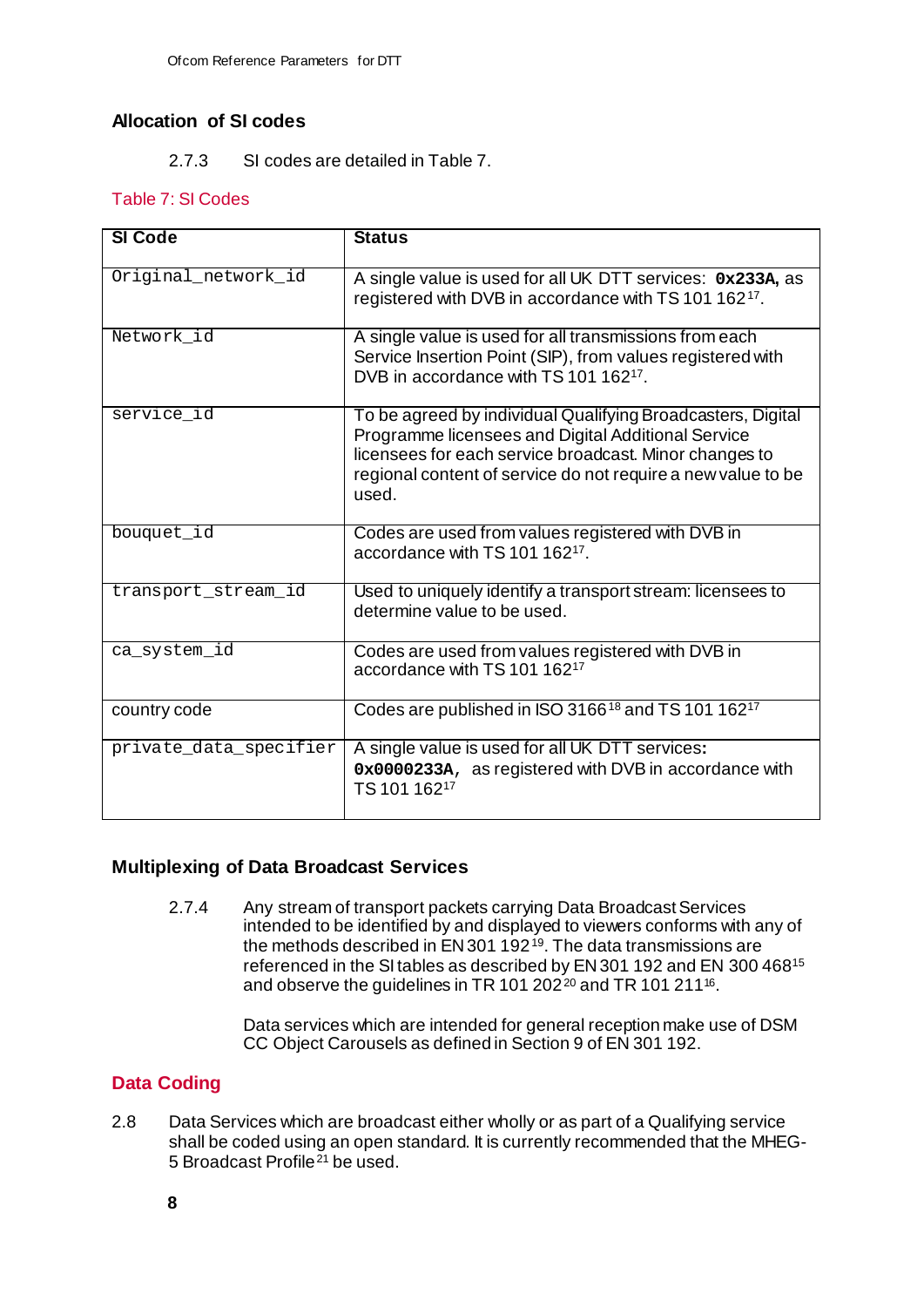# **Subtitling**

2.9 The licensee shall use the DVB Subtitling System as described in EN 300 743<sup>[22](#page-12-22)</sup> for the carriage of subtitling data intended for general reception. The licensee shall implement subtitles using region based graphics with indexed pixel numbers as described in EN 300 743.

## <span id="page-11-0"></span>**Closed Signing**

2.10 Methods for delivering digital closed Signing services are currently under development. It is not considered that a technique is sufficiently mature, at the date of publication, to specify its use for all digital broadcasts.

## <span id="page-11-1"></span>**Scrambling**

- 2.11 Where scrambling is required, the Common Scrambling Algorithm defined in TS 100 289**[23](#page-12-23)** would normally be used, unless there are reasonable grounds that this would compromise security.
- 2.12 The specification and licensing rights to the Common Scrambling Algorithm and the Common Descrambling Algorithm are distributed separately under arrangements with the European Telecommunications Standards Institute which acts as Custodian for the companies which have developed the Common Scrambling Algorithm. For further information regarding the distribution and licensing of the specifications licensees should contact:

**ETSI** Algorithms & Codes 650 Route des Lucioles 06921 Sophia Antipolis France tel:+ 33 4 92 94 4216 fax: +33 4 92 38 49 04 email: algorithm&codes@etsi.org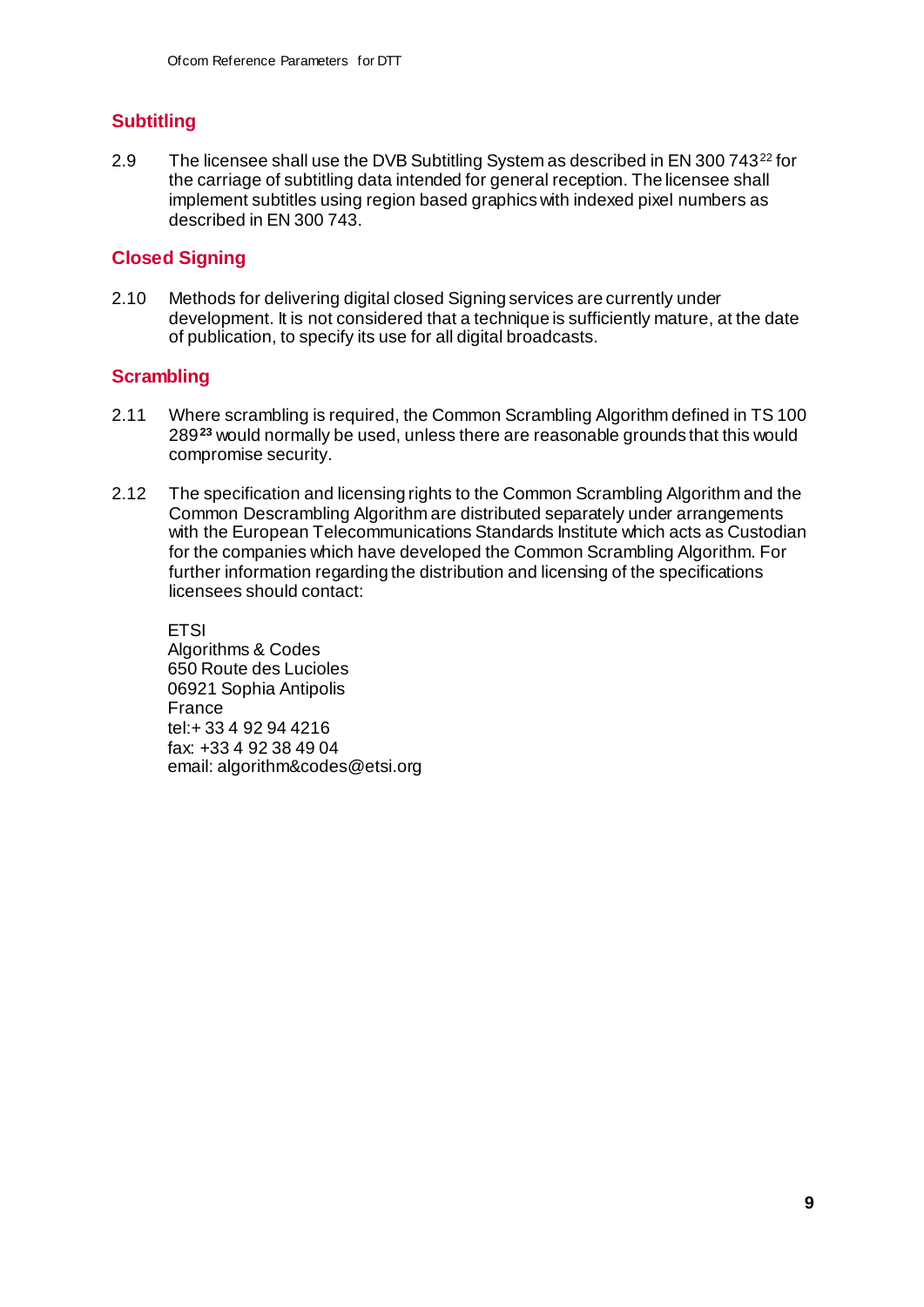# <span id="page-12-2"></span><span id="page-12-1"></span><span id="page-12-0"></span>**Terms and Definitions**

<span id="page-12-23"></span><span id="page-12-22"></span><span id="page-12-21"></span><span id="page-12-20"></span><span id="page-12-19"></span><span id="page-12-18"></span><span id="page-12-17"></span><span id="page-12-16"></span><span id="page-12-15"></span><span id="page-12-14"></span><span id="page-12-13"></span><span id="page-12-12"></span><span id="page-12-11"></span><span id="page-12-10"></span><span id="page-12-9"></span><span id="page-12-8"></span><span id="page-12-7"></span><span id="page-12-6"></span><span id="page-12-5"></span><span id="page-12-4"></span><span id="page-12-3"></span>

| <b>Digital Television</b><br>Service | Any television or data service licensed by the Ofcom<br>and broadcast in a digital format.                                                                                                                                                                                                         |
|--------------------------------------|----------------------------------------------------------------------------------------------------------------------------------------------------------------------------------------------------------------------------------------------------------------------------------------------------|
| <b>Delivery System</b>               | The physical means of delivering Digital Television<br>Services to the home. This could include a digital cable<br>system, a digital terrestrial system and a digital satellite<br>system and a digital microwave delivery system.                                                                 |
| <b>Network</b>                       | A Network is the collection of transport streams from a<br>single Emitting Point none of whose components are<br>subsequently altered. More than one reference may be<br>made to the same physical location. Each network from<br>such an emitting point identified by a unique<br>network id.     |
| <b>Emitting Point</b>                | An Emitting Point is a reference to the physical location<br>of a transmitter which broadcasts a Transport Stream.<br>This may be a terrestrial transmitting site, a cable head<br>end or a satellite or series or of satellites operated by a<br>single organisation at a fixed orbital position. |
| <b>General Reception</b>             | A service which is being broadcast for General<br>Reception should be available to any person in the<br>territory (such as the UK) providing they posses an<br>appropriate receiver and have paid any subscription or<br>other fees if such fees are chargeable for that service.                  |
| Meaningful                           | A Meaningful name, as used for service and event<br>information tables, should allow a viewer to determine<br>easily the identity of the service or event being<br>broadcast. This name would normally be linked to the<br>name or brand under which the service is currently<br>being marketed.   |
| Data Broadcast<br><b>Services</b>    | Data services which are intended for General<br>Reception                                                                                                                                                                                                                                          |
| <b>Qualifying Services</b>           | These are: Channel 3, Channel 4, Channel 5, S4C<br>Digital                                                                                                                                                                                                                                         |